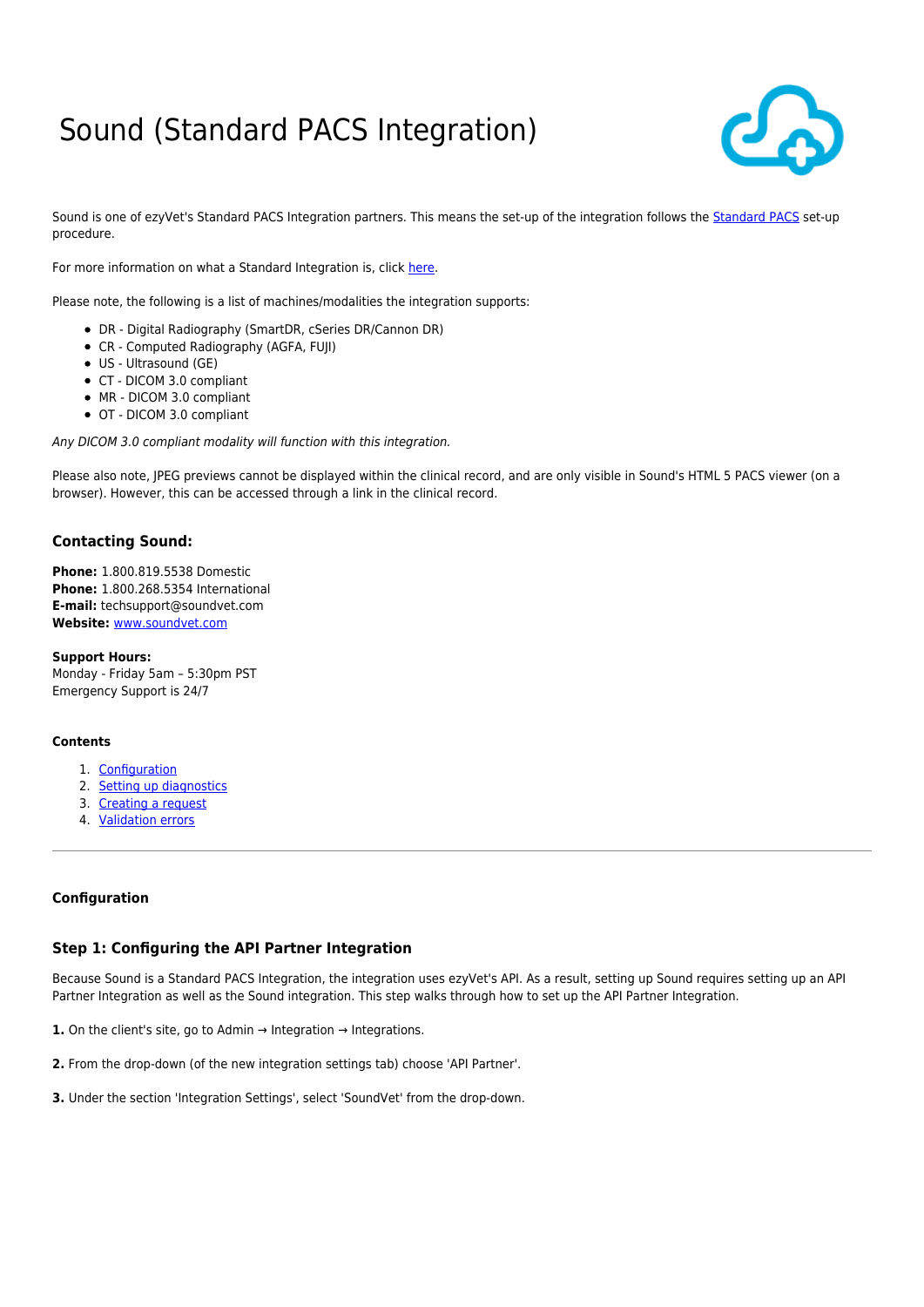| New Integration Setting                |  |
|----------------------------------------|--|
| <b>答</b> ,Details<br>                  |  |
| 图 SAVE                                 |  |
| Integration<br><b>API Partner</b>      |  |
| <b>Integration Settings</b>            |  |
| t<br>Partner<br>ī<br>SoundVet<br>ľ     |  |
| Application Name<br>t<br>SoundVet<br>t |  |
| t<br>ı<br>I know my Partner ID.        |  |
|                                        |  |

#### **4.** Click SAVE.

**5.** Upon saving, credentials will be generated and the list of scopes will be displayed. You must click the button 'Select All' under the section 'Scopes'.

| MAPI Partner (SoundVet) - De.           |                                  |                           |                                                                                                                                                                            |
|-----------------------------------------|----------------------------------|---------------------------|----------------------------------------------------------------------------------------------------------------------------------------------------------------------------|
| ** Details O Change Log                 |                                  |                           |                                                                                                                                                                            |
| P DOWNLOAD CREDENTIALS<br><b>B</b> SAVE |                                  |                           |                                                                                                                                                                            |
|                                         |                                  |                           |                                                                                                                                                                            |
| Integration<br>API Partner (SoundVet)   |                                  |                           |                                                                                                                                                                            |
|                                         |                                  |                           |                                                                                                                                                                            |
| <b>Integration Settings</b>             | <b>Scopes</b>                    |                           |                                                                                                                                                                            |
| Partner                                 | Select None<br>Select All        |                           |                                                                                                                                                                            |
| SoundVet                                | id                               | name                      | description                                                                                                                                                                |
| <b>Application Name</b><br>SoundVet     | $\sqrt{\phantom{a}}$ read-animal | View Animal               | Partner can view all basic animal data, such as name, breed, species, owner ID, etc.                                                                                       |
|                                         | V read-animalcolour              | View Animal Colours       | Partner can view all animal colours available.                                                                                                                             |
|                                         | V read-contact                   | View Contact              | Partner can view all basic contact data, such as first/last names. This does not reveal contact methods,                                                                   |
|                                         | V read-contactdetail             | View Contact Methods      | Partner can view details of the contact methods for contacts. This refers to the type of contact method as well as the value (eg the phone number or email).               |
|                                         | v read-contactdetailtype         | View Contact Method Types | Partner can view a list of all types of contact methods, such as "Phone" or "Email".                                                                                       |
|                                         | v read-diagnosticrequest         | View Diagnostic Request   | Partner can view all diagnostic request data.                                                                                                                              |
|                                         | v read-diagnosticresult          | View Diagnostic Results   | Partner can view diagnostic results (excluding specific diagnostic result items).                                                                                          |
|                                         | v read-diagnosticresultitem      |                           | View Diagnostic Result Items Partner can view diagnostic results items (excluding diagnostic result records). These items are specific diagnostics, such as glucose levels |
|                                         | $\sqrt{\phantom{a}}$ read-sex    | View Sex                  | Partner can view all sexes available. Sexes can also indicated whether it is desexed.                                                                                      |
|                                         | V read-species                   | View Species              | Partner can view all species available.                                                                                                                                    |
|                                         | v write-diagnosticresult         | Write Diagnostic Result   | Partner can edit diagnostic result                                                                                                                                         |
|                                         |                                  |                           | vite-diagnosticresultiten Write Diagnostic Result Items Partner can edit diagnostic result item                                                                            |

# **6.** Click SAVE.

**7.** Once this is complete, if Sound asks for credentials for that client's site click the 'Download Credentials' button on the top toolbar and provide them the downloaded file.

| API Partner (SoundVet) - De      |
|----------------------------------|
| % Details ① Change Log           |
| DOWNLOAD CREDENTIALS<br>$B$ save |
| Integration                      |
| API Partner (SoundVet)           |
|                                  |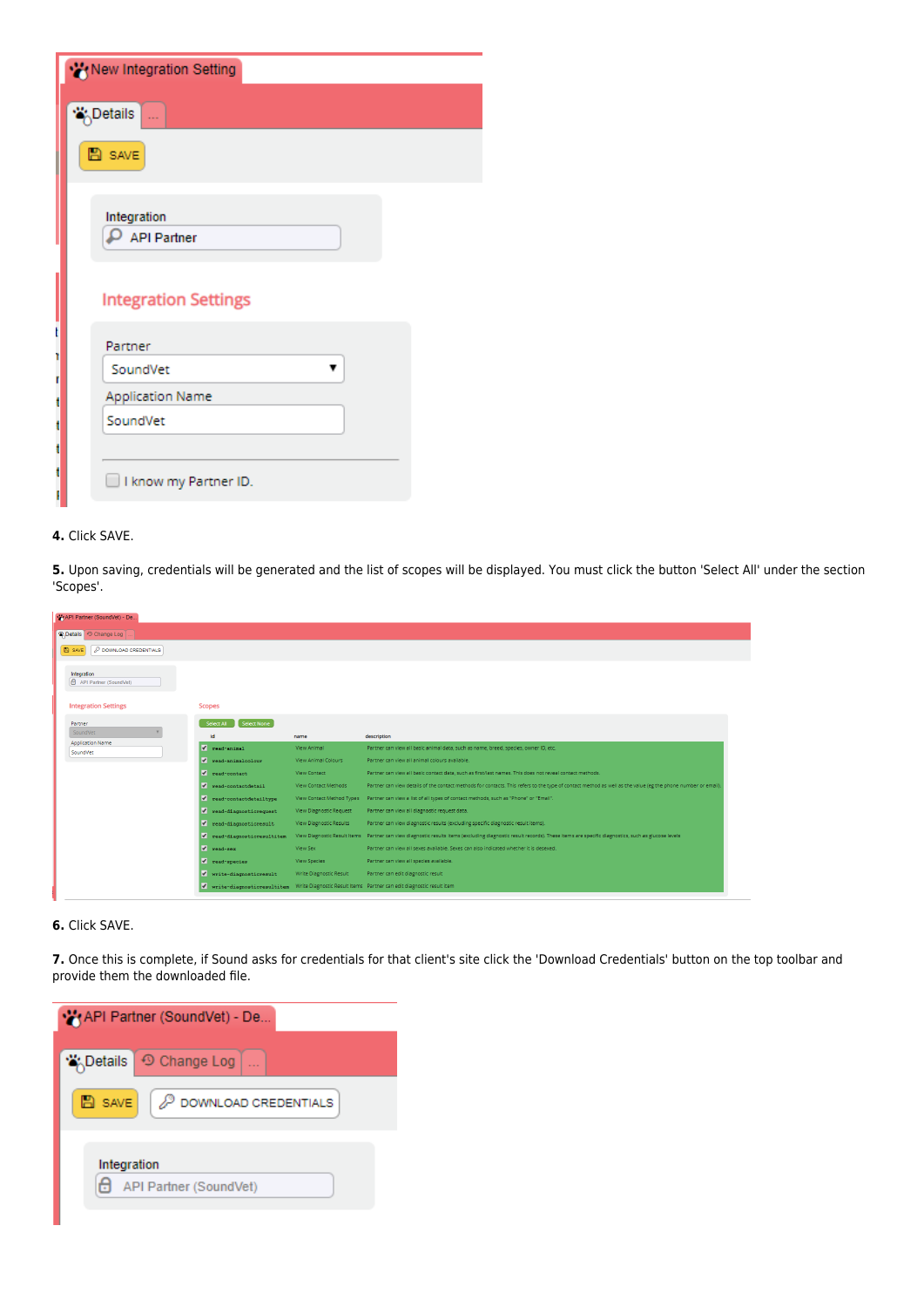# **Step 2: Configuring the Sound Integration**

Now that you have created the API Partner Integration, you can now configure the Sound integration.

**1.** On the client's site, go to Admin → Integration → Integrations.

**2.** From the drop-down (of the new integration settings tab) choose 'Sound'. Note: if the integration cannot be found, please call ezyVet Support as they will need to activate the integration.

**3.** Select division if applicable.

**4.** Under 'Supplier', choose a supplier. (Create one if necessary). **PLEASE NOTE - DO NOT USE A SUPPLIER THAT IS ALREADY BEING USED FOR ANY OTHER TYPE OF INTEGRATION.**

**5.** Under the '**API Partner**' section, you will need to link the integration you created in section 2. Search 'SoundVet' and you will get an option called "**API Partner (SoundVet)**" - select this.

| New Integration Setting                   |
|-------------------------------------------|
| '∛ <sub>∧</sub> Details<br>$\bar{\omega}$ |
| <b>图 SAVE</b>                             |
|                                           |
| Integration                               |
| $\rho$ Sound                              |
| <b>For Division</b>                       |
| Demo Vet Practice (Demo 30)               |
| Supplier                                  |
| 202929 - Sound                            |
| <b>API Partner</b>                        |
| P API Partner (SoundVet) - Demo Vet F     |
| <b>Sound Integration Settings</b>         |
| Client ID                                 |
| <b>Client Secret</b>                      |
| Modality                                  |
| None<br>▼                                 |
|                                           |

**6.** For all other Standard Integrations, the partner must provide the Sound Integration Settings credentials (Client ID & Client Secret). However, for Sound there is a deviation to the standard:

**i.** Navigate to the API Partner Integration and click the 'Download Credentials' button at the top.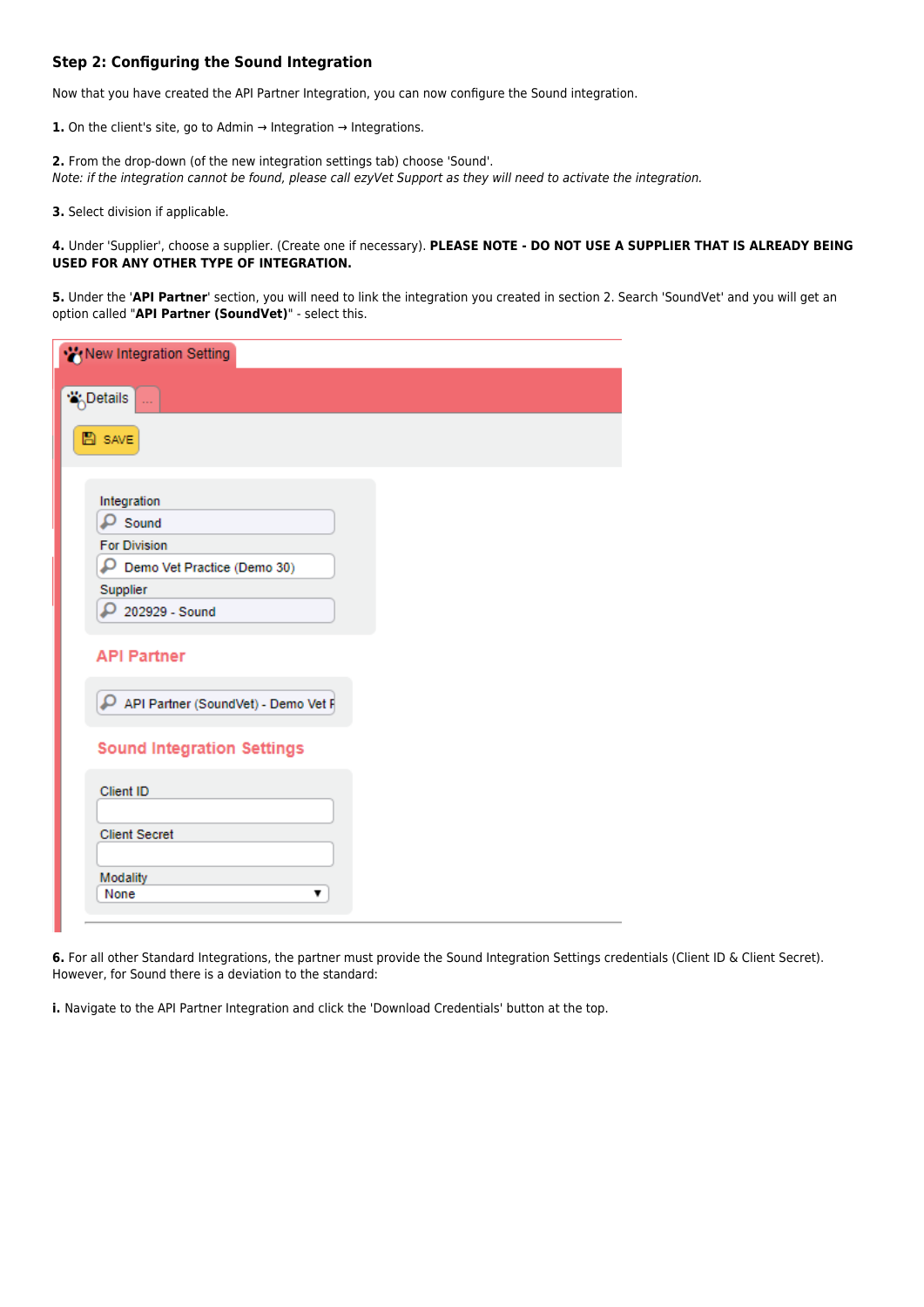| API Partner (SoundVet) - De                    |
|------------------------------------------------|
| <b>答</b> ,Details<br>O Change Log              |
| $B$ save<br>$\mathcal{P}$ DOWNLOAD CREDENTIALS |
| Integration<br>н<br>API Partner (SoundVet)     |
| <b>Integration Settings</b>                    |
| Partner                                        |
| SoundVet                                       |
| <b>Application Name</b>                        |
| SoundVet                                       |
|                                                |

**ii.** Save the file that downloads, in a notepad format, and send to techsupport@soundvet.com - advise this is a new integration, for which clinic, and that these credentials will need to be validated on their end.

**iii.** On the API Partner Integration, Copy the Client ID and the Client Secret.

| WAPI Partner (SoundVet) - AP                                                                                   |                          |
|----------------------------------------------------------------------------------------------------------------|--------------------------|
| <b>W</b> <sub>O</sub> Details<br><b>□</b> Integration Tools $\boxed{ }$ © Change Log $\boxed{ }$ Support Tools |                          |
| $B$ save<br>P DOWNLOAD CREDENTIALS                                                                             | ₽<br>DOWNLOAD PARTNER ID |
| Integration<br>API Partner                                                                                     |                          |
| <b>Integration Settings</b>                                                                                    |                          |
| Partner                                                                                                        |                          |
| [public] SoundVet                                                                                              |                          |
| <b>Application Name</b>                                                                                        |                          |
| SoundVet                                                                                                       |                          |
| <b>Credentials</b>                                                                                             |                          |
| Client ID                                                                                                      | Copy                     |
| <b>Client Secret</b>                                                                                           | Copy                     |

**iv.** Use these credentials for the Client ID and Client Secret on the Sound Integration.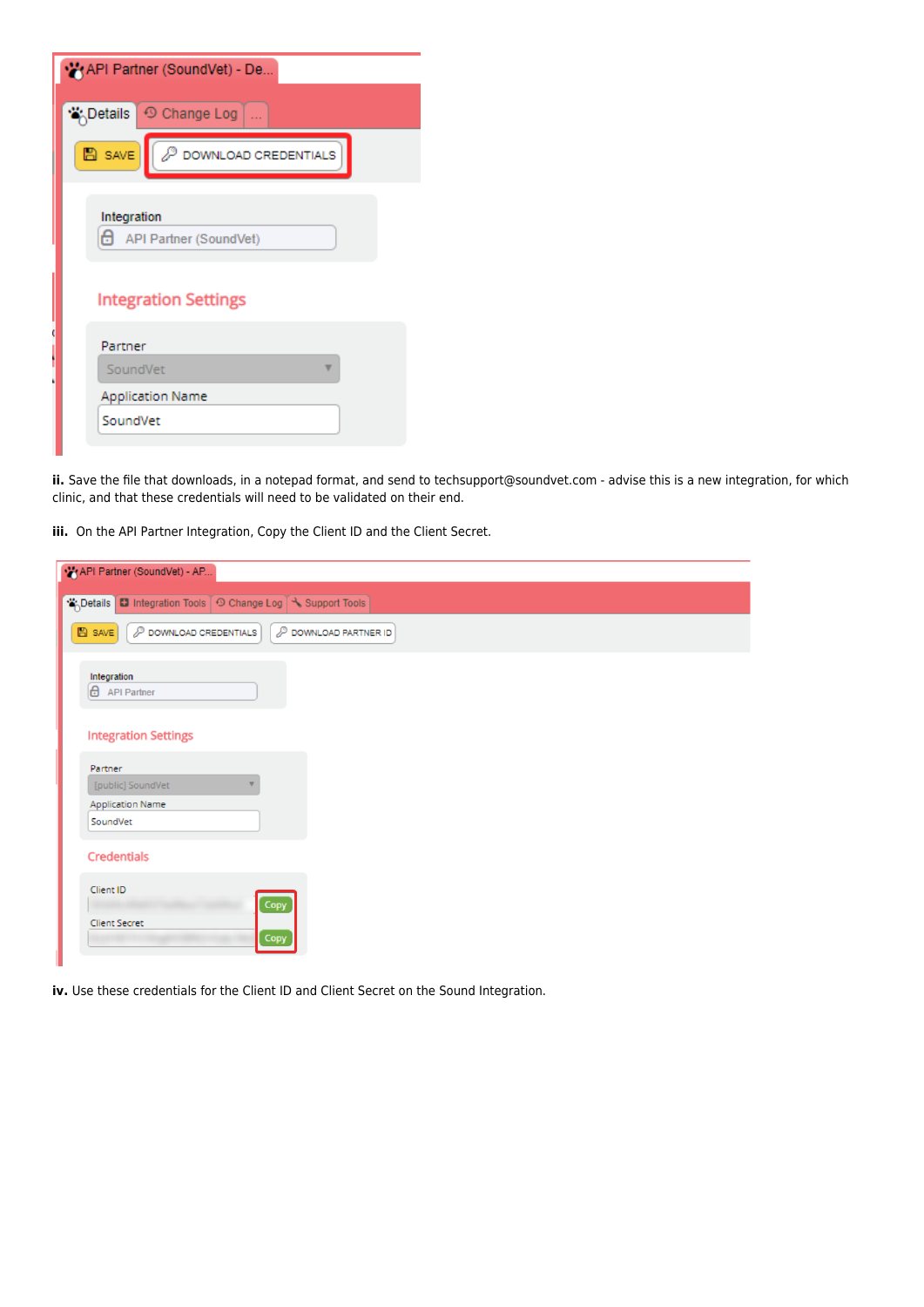| New Integration Setting                   |  |
|-------------------------------------------|--|
| "betails Support Tools"                   |  |
|                                           |  |
| $B$ SAVE                                  |  |
|                                           |  |
| Integration                               |  |
| $\mathsf{D}$ Sound                        |  |
| <b>For Division</b>                       |  |
| م<br><b>Big Veterinary Medical Center</b> |  |
| Supplier                                  |  |
| $O$ 205443 - Sound                        |  |
| <b>API Partner</b>                        |  |
| API Partner (SoundVet) - Big Veterina     |  |
| <b>Sound Integration Settings</b>         |  |
| Client ID                                 |  |
|                                           |  |
| <b>Client Secret</b>                      |  |
| <b>Modality</b>                           |  |
| None<br>▼                                 |  |
|                                           |  |

7. Set the 'Modality' under 'Sound Integration Settings'. If this is the first time configuring the Sound Integration, click the modality list once this will start generating the list of modalities. You can then click the drop-down again with the list of modalities to choose from. **Please note, you will need a separate integration AND a separate supplier for each modality.**

**9.** Click SAVE.

**NOTE: These diagnostics will be found under Diagnostics (NOT integrated diagnostics).** 

#### <span id="page-4-0"></span>**Setting Up Diagnostics**

To send a request to any modality, you will first require the set up of:

1. Products

2. Diagnostics (not integrated diagnostics) mapped to the product and correct supplier (partner supplier).

Diagnostics are created under *ADMIN* > *Clinical* > *Diagnostics*.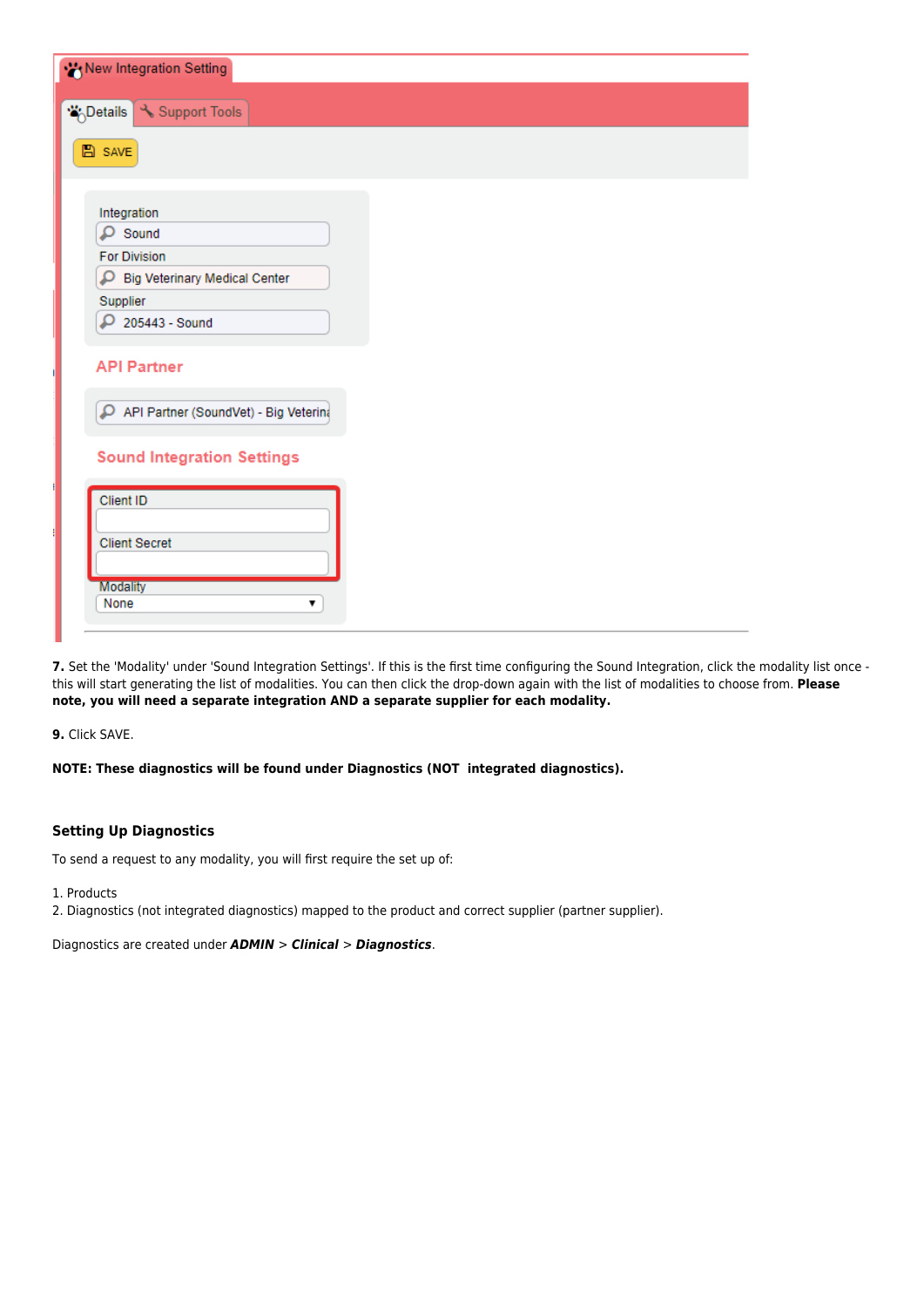| & Clinical<br>$\overline{\phantom{a}}$                                                                      | SAB5V - Sound Abdominal 5 \                                                                                                                       |  |  |  |
|-------------------------------------------------------------------------------------------------------------|---------------------------------------------------------------------------------------------------------------------------------------------------|--|--|--|
| Master Problems<br>Current Medication Reason<br>Presenting Problems                                         | 2 Details © Change Log \ Support Tools<br><b>A</b> SAVE                                                                                           |  |  |  |
| History Systems<br>Body Systems<br>Diagnostics<br><b>A</b> Integrated Diagnostics                           | <b>Diagnostic Code Settings</b><br>Diagnostic Code                                                                                                |  |  |  |
| Diagnostic Interpretations<br>Sites Diagnostic Forms<br>Therapeutics / Procedures<br>Clinical Summary Names | SAB5V<br>Name<br>Sound Abdominal 5 View<br>Supplier<br>$\mathcal{P}$ DX - Sound                                                                   |  |  |  |
| Active I/A All<br>Osound<br>SAB5V - Sound Abdominal 5 View<br>CardioUS - Cardio Ultrasound                  | <b>Diagnostic Form</b><br>$\mathbf{D}$ (BLANK)<br>Default Diagnostic Interpretation Code<br>$\mathcal{P}$ (BLANK)<br><b>Billing Triggers</b><br>÷ |  |  |  |
|                                                                                                             | $x \mid 1.0$ $\odot$<br>SAB5V - Sound Abdominal 5 View<br>+Diagnostic Test Range (0)                                                              |  |  |  |
|                                                                                                             | <b>No Results</b>                                                                                                                                 |  |  |  |

# <span id="page-5-0"></span>**Creating A Request (to Send to a Modality)**

1. Under a patient's clinical record, go to the section 'Diagnostics and Treatments' (white button near the top).

2. Click the + icon next to 'Diagnostic Request' to create a new request. This will bring up a new pop-up.

3. Enter the Vet information, supplier (if you have different modalities you will have different suppliers so ensure you are selecting the appropriate supplier), and diagnostic request.

4. Enter any diagnostic request specifics or history, and click ADD.

| 300054 - "Mini" Testing (11                                                                 |                                                              |                                                |                                                                                                        |                                                                                                                                                                                                                                |
|---------------------------------------------------------------------------------------------|--------------------------------------------------------------|------------------------------------------------|--------------------------------------------------------------------------------------------------------|--------------------------------------------------------------------------------------------------------------------------------------------------------------------------------------------------------------------------------|
|                                                                                             |                                                              |                                                |                                                                                                        | Wedical Windows Dental Le Image Annotations   Whealth Status   C.S.O.C. C Master Problems   B Financial (1) Not Summaries   © Appointments   © Communication   © Memos   Ø Attachment   © Change Log   A Merge   S, Support To |
| <b>B</b> SEND FAX<br>SEND EMAIL                                                             | NEW INVOICE<br><b>EL</b> , NEW ESTIMATE<br><b>D</b> NEW MEMO | A NEW PAYMENT                                  | <b>ED</b> CLINICAL FORMS<br><b>B</b> PRINT LABEL<br><b>E</b> CALLBACK                                  |                                                                                                                                                                                                                                |
| <b>Patient</b><br>回<br>Mini (F)                                                             | <b>Clinical Exam</b><br><b>Diagnostics and Treatments</b>    | <b>Vaccinations</b><br><b>In Clinic Notes</b>  | <b>By Group</b><br>Communication                                                                       |                                                                                                                                                                                                                                |
| Animal ID: 100001<br>7 years 4 months - 6.00kg<br>Canine - Airedale<br>Microchipped         | $\frac{1}{2}$ Medication (0)                                 |                                                | Hide Non-Refiliable Medications   Hide Non-Refill Requested Medications   Hide Non-Current Medications |                                                                                                                                                                                                                                |
| <b>FRIENDLY</b>                                                                             | <b>No Results</b>                                            | $\boldsymbol{\Omega}$                          | New Diagnostic Request for Mini Testing (100001)                                                       |                                                                                                                                                                                                                                |
| Status:<br>D No Status                                                                      | $+$ Therapeutic / Procedure (0)                              | Date/Time                                      | <b>Vet</b>                                                                                             | <b>Diagnostic Supplier</b>                                                                                                                                                                                                     |
| Owner<br>画<br>Mr Testing, Thomas<br>Cell Ph: 5551234568                                     | <b>No Results</b>                                            | 12-07-2018<br>07:36:04AM<br><b>Diagnostics</b> | 2<br>$\mathcal{D}$ (BLANK)<br>0<br><b>Billing Trigger Product</b>                                      | 3<br>$D$ (BLANK)<br><b>Diagnostic Form</b>                                                                                                                                                                                     |
| Home Ph: 5551234569<br>1<br>\$110.1<br><b>Pending Invoices(1)</b>                           | Diagnostic Request (0) Export                                | <b>P</b> (BLANK)                               | $4$ BLANK)<br>$x \mid 1$<br>۰                                                                          | $D$ (BLANK)                                                                                                                                                                                                                    |
| <b>Consult</b><br>商                                                                         | <b>No Results</b>                                            | $D$ (BLANK)                                    | $x - 1$<br>$D$ (BLANK)                                                                                 | <b>Overall billing trigger (optional)</b><br>$D$ (BLANK)<br>x 1                                                                                                                                                                |
| 11-07-2018<br>Consult #300054<br><b>Main Division</b>                                       |                                                              | $D$ (BLANK)                                    | $D$ (BLANK)<br>$x - 1$<br>۰                                                                            |                                                                                                                                                                                                                                |
| Case Owner: None Assigned<br><b>Related Records (3)</b>                                     | $+$ Diagnostic Result (0)<br><b>Reload Results</b>           | O Diagnostic Request Specifics / History       |                                                                                                        |                                                                                                                                                                                                                                |
| <b>Complete History</b>                                                                     |                                                              | $\overline{\mathbf{5}}$                        |                                                                                                        |                                                                                                                                                                                                                                |
| $\blacktriangledown$ Number<br><b>Date</b>                                                  | <b>No Results</b>                                            |                                                |                                                                                                        |                                                                                                                                                                                                                                |
| 21-12-2017 300024<br>四                                                                      |                                                              |                                                |                                                                                                        |                                                                                                                                                                                                                                |
| 19-12-2017 300023<br>四                                                                      |                                                              |                                                |                                                                                                        |                                                                                                                                                                                                                                |
| 19-04-2013 300001<br>四                                                                      | 6                                                            | $\overline{\mathbf{B}}$ ADD                    | <b>B</b> , ADD & CONTINUE<br>ADD & ENTER RESULT                                                        | ADD & MARK PROCESSED<br>X CANCEL                                                                                                                                                                                               |
| <b>Treatment/Vaccine Next Due</b>                                                           |                                                              |                                                |                                                                                                        |                                                                                                                                                                                                                                |
| 16-06-2018<br><b>Distemper</b><br><b>Parvovirus</b>                                         |                                                              |                                                |                                                                                                        |                                                                                                                                                                                                                                |
| Non S.O.C. Vaccinations<br><b>Canine Rabies 1 Year Vaccination (0</b><br><b>Referred By</b> |                                                              |                                                |                                                                                                        |                                                                                                                                                                                                                                |
| <b>Interested Contacts</b>                                                                  |                                                              |                                                |                                                                                                        |                                                                                                                                                                                                                                |
| <b>Tags</b><br>Airedale, Canine, Clinical                                                   |                                                              |                                                |                                                                                                        |                                                                                                                                                                                                                                |